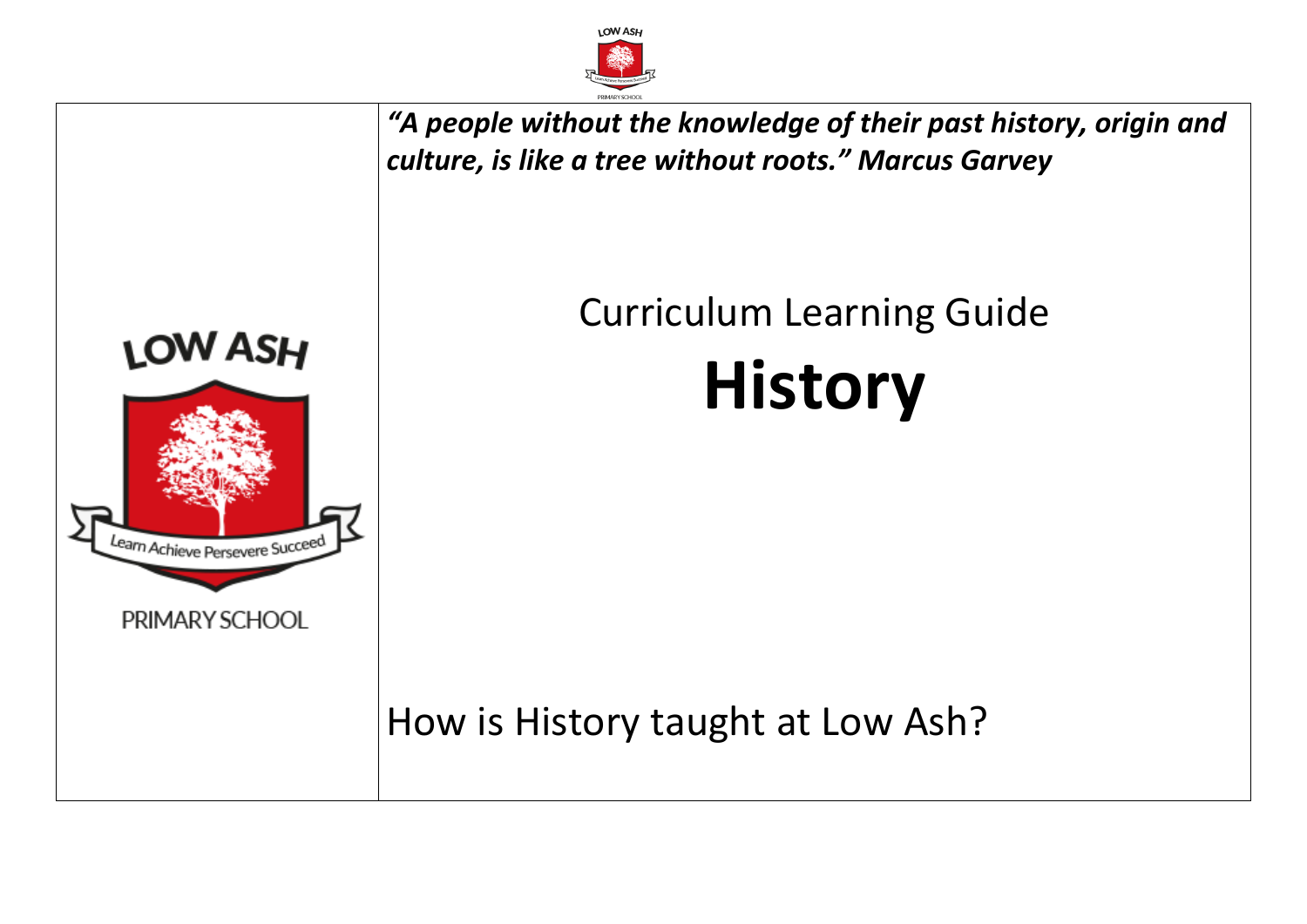

#### **Curriculum Intent**

### **What do we want to achieve with our history curriculum?**

- The overall aim of our history curriculum is to given children the opportunities to learn about significant people, events and periods from the past. As we develop this skill through school we then begin to consider how such people, event and periods have helped shape the modern world we live in today making history not only 'something that happened in the past' but appreciate how it impacted the present.
- We aim to achieve a clear development and progression of historical skills as children progress through each Key Stage of our school. This begins with children recalling facts, describing and categorising in Key Stage 1 to children having the ability to explain in detail and summarise historical themes or events in Lower Key Stage 2. This finally develops into Upper Key Stage Two where children are taught how to make judgements, come to informed conclusions, make an informed hypothesise and also justify their decisions by demonstrating their historical knowledge.
- Throughout school we aim to introduce children to a wide range of opportunities to learn, demonstrate and enhance these historical skills such as using classroom discussions and debates and ICT to create presentations and bring history to life through the use of modern applications. These will support children in then making accurate written responses that achieve the historical skills needed for their Key Stage.
- We also aim to introduce children throughout school to a wide range of sources and teach them the importance of questioning sources and considering their motives and possible bias. This is a vitally important skill we want children to learn in history as it applies to the modern world and in particular the Internet where often you can find advice or answers to questions with hidden motives. Often this comes in the form of a website giving certain advice in an attempt to sell a product.
- With regards to our curriculum we intend to given children the opportunity to learn about both British history but also about important events and civilisations in the wider world. However, we aim to centre this learning around a key question as to narrow our focus and thus give children in depth knowledge instead of wide yet shallow knowledge of periods or civilisations that lasted thousands of years.
- In Early Years we aim to teach children what we mean by 'history' and support them in understanding 'history' as the past. To do this, children will explore their own history as well as learn about important people in history, linking it to other areas of their learning and provision.
- In Key Stage 1 we aim to invest children and capture their interest in history through learning about events and people that have impacted the world we live in today. We also aim to capture imaginations by focusing on events relevant to British history and ones that children can enjoy and share with their parents at home.

#### **Implementation**

#### How will this be achieved?

- Children will be given the opportunity to take part in weekly history lessons for three half terms of the school year during our 'topic' time.
- In Early Years children will develop an interest in their own history with history heavily centred around them and their immediate family. Once in Reception they will learn more about important people in British history and explore why they are important and why they are still remembered today.
- In Key Stage 1 children will focus on British history and learn more about what life was like when their grandparents and great grandparents were growing up. They will then compare this to life in the 'present'.
- In Key Stage 2 children will have the opportunity in each year group to not only continue to learn about British history but will also learn about other civilisations in the wider world, such as The Egyptians. To help support their understanding of chronology, all topics in Key Stage 2 are structured so they follow chronological order, starting with the furthest back in history in Year 3 and building to the most modern topics in Year 6.
- Children will have the opportunity to critique, evaluate and debate a range of primary and secondary sources, culminating in Upper Key Stage 2 where they will be taught how to look critically at a source and discuss its motive, intent and possible bias before concluding whether the source is reliable or not.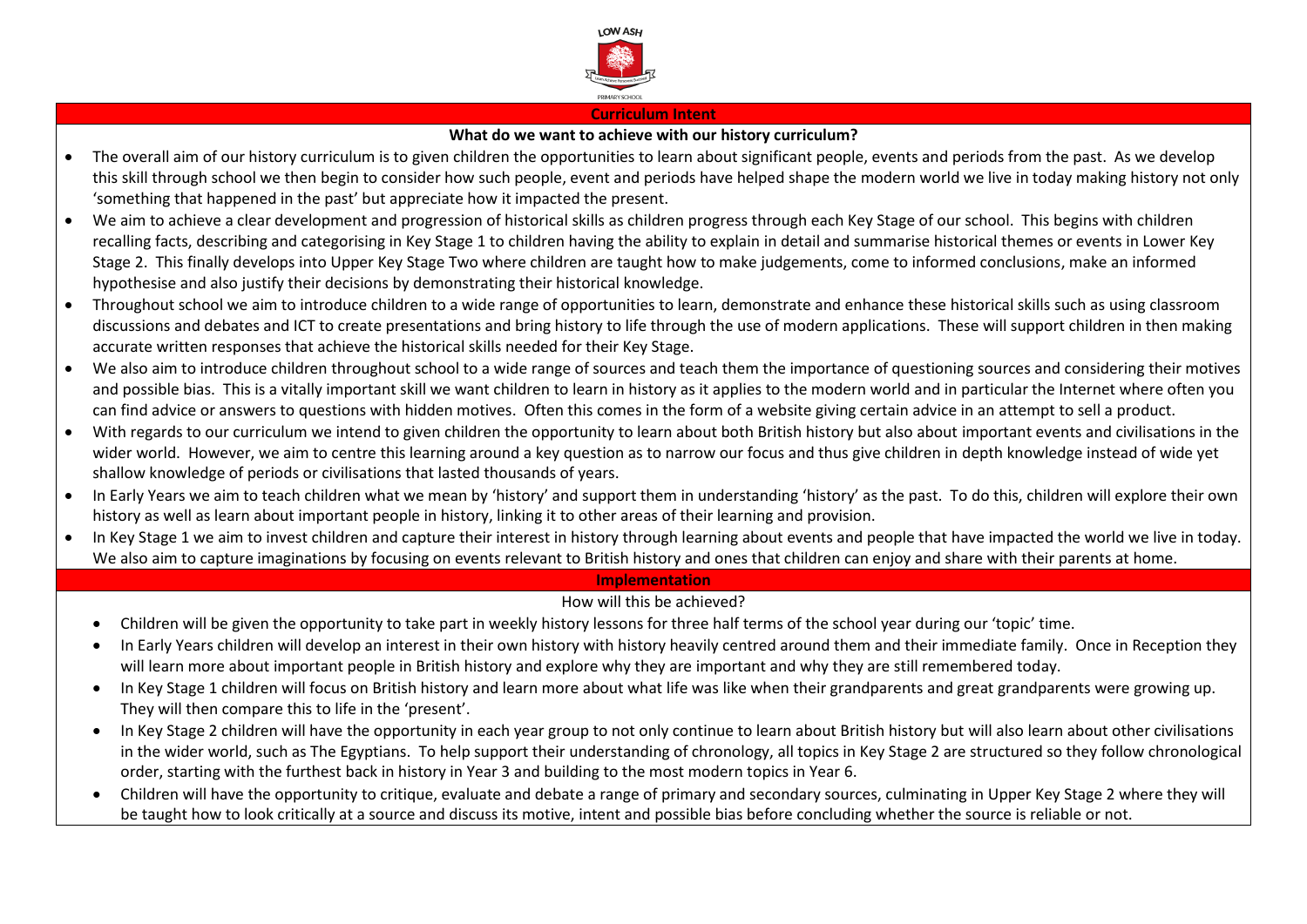

- Developing our skills of historical enquiry is important at Low Ash Primary School. Children will be encouraged to ask questions about history and will be given the opportunity to research history themselves. They will be given access throughout school to a range of primary and secondary sources and different supportive materials such as text (diary entries, newspaper reports etc.) photographs, cartoons, maps, websites, artefacts. We also value the role of ICT in history and we will use virtual reality and 'Google Expeditions' to transport our children back in time and bring history to life.
- Children will also be given the opportunity to present their historical knowledge in different ways. As a school who strongly promotes oracy, children will become part of debates within history and will learn to come to conclusions and make historical judgements verbally. They will also be given the chance to create presentations to demonstrate their historical knowledge and give written answers.
- During every topic, children will have the chance to learn more about chronology and chronological order. They will learn where in history each topic fits and also where in time it is in comparison to other topics they have learnt so far in school. To support their chronological understanding further each classroom will have a timeline showing key topics taught in that year group and in previous year groups building up to Year 6 where all topics taught in school are displayed.
- In both Key Stage 1 and Key Stage 2 children will take part in a local history study. In Key Stage 1 children will learn about Jowett Cars and visit the site which use to be their main factory. This site is now Morrisons. They children will also find local streets named after famous models of Jowett Cars. In Key Stage 2, children will do an in-depth study of Saltaire and Sir Titus Salt. They will learn about why Saltaire was built and whether or not Sir Titus Salt was a true hero or actually a controlling villain.
- At Low Ash we value external opportunities to bring history to life which is why educational trips are so important. We visit a range of places such as Bradford Industrial Museum, Cliffe Castle and Murton Park.

#### **Impact**

### **What will outcomes for learners be?**

- The overall aim of our history curriculum is to given children the opportunities to learn about significant people, events and periods from the past. As we develop this skill through school we then begin to consider how such people, event and periods have helped shape the modern world we live in today making history not only 'something that happened in the past' but appreciate how it impacted the present.
- Children will be able to talk confidently about the knowledge threads in history and explain/summarise how they changed, adapted and developed over a long period. These knowledge threads being: monarchy, church, society (power & wealth) and war & conflict. Children will be able to talk confidently about these threads and make links between different topics/periods in history they have learnt about.
- We aim to give children a range of historical skills such as making academic judgements, coming to informed conclusions and making a hypothesis.
- As well as this we aim to teach them the importance and value of questioning sources. This is a skill we value as it is easily transferable into the modern world. For example, the information they may find on the internet and its potential validity, bias and motive.
- We always aim to develop our history curriculum and as part of this we have decided next year to include a topic in Key Stage 2 looking at black history and in particular the Benin Empire. This topic will be cross-curricular and children will have the opportunity to learn about apartheid in South Africa and black civil rights in the USA.
- We aim to promote an interest and love of the subject through a variety of topics covering both British history and history from other areas of the world.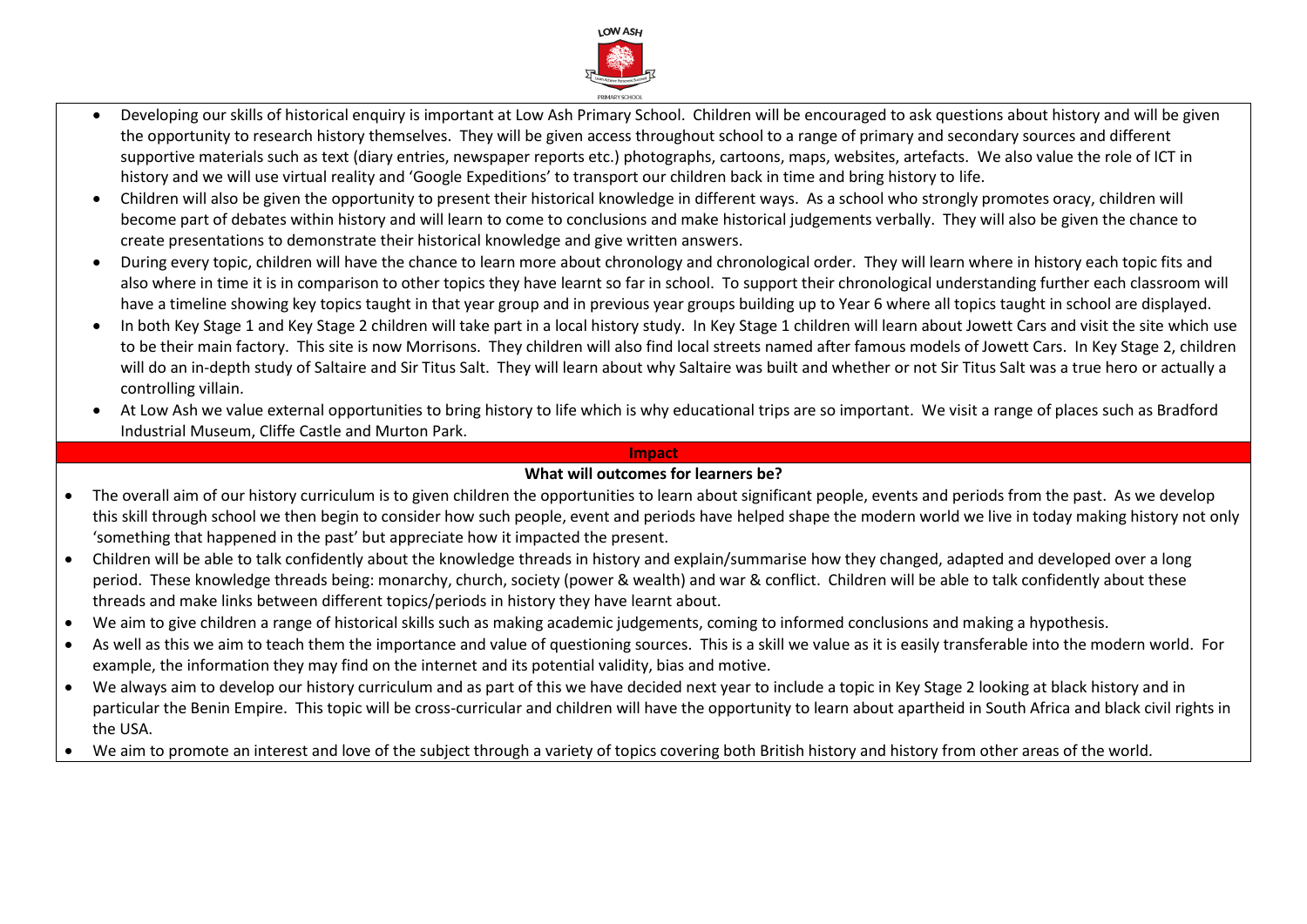

|                  | <b>History in Early Years</b>                                                                                                                                                                                                                                                                                                                                                                                                                                                                                                                                                                                                                                                                                                                                                                                                                                                                                                                                                                                                                                                                                                                                                                                                                                                                                                                                                                                                                                                                                                                                                                                                                                                    |
|------------------|----------------------------------------------------------------------------------------------------------------------------------------------------------------------------------------------------------------------------------------------------------------------------------------------------------------------------------------------------------------------------------------------------------------------------------------------------------------------------------------------------------------------------------------------------------------------------------------------------------------------------------------------------------------------------------------------------------------------------------------------------------------------------------------------------------------------------------------------------------------------------------------------------------------------------------------------------------------------------------------------------------------------------------------------------------------------------------------------------------------------------------------------------------------------------------------------------------------------------------------------------------------------------------------------------------------------------------------------------------------------------------------------------------------------------------------------------------------------------------------------------------------------------------------------------------------------------------------------------------------------------------------------------------------------------------|
| <b>Nursery</b>   | Understanding the World (3-4 year olds - Development Matters 2021)<br>Begin to make sense of their own life-story and family's history.<br>$\bullet$<br>Mathematics (3-4 year olds - Development Matters 2021)<br>Begin to describe a sequence of events, real or fictional, using words such as 'first', 'then'<br>$\bullet$<br>In Nursery, we teach and learn about how we change and how our family changes over time. This is predominantly taught in Autumn 2,<br>however, children talk about family events throughout the year.<br>Sequencing events is taught through Maths and by talking with the children. Conversations with children are an essential part of learning in<br>Early Years and children are encouraged to talk about routines both at home and at Nursery. Visual timetables are displayed in the classroom<br>and referred to throughout the day. Nursery staff refer to the sequence of events all the time and emphasise time words found in stories.<br>When baking, children become used to sequencing of events.                                                                                                                                                                                                                                                                                                                                                                                                                                                                                                                                                                                                                                |
| <b>Reception</b> | Understanding the World (Reception - Development Matters 2021)<br>Comment on images of familiar situations in the past.<br>$\bullet$<br>Compare and contrast characters from stories, including figures from the past.<br>$\bullet$<br><b>ELG</b><br>Past and Present<br>Talk about the lives of the people around them and their roles in society.<br>$\bullet$<br>Know some similarities and differences between things in the past and now, drawing on their experiences and what has been read in class.<br>$\bullet$<br>Understand the past through settings, characters and events encountered in books read in class and storytelling.<br>Speaking<br>Express their ideas and feelings about their experiences using full sentences, including use of past, present and future tenses and making<br>use of conjunctions, with modelling and support from their teacher.<br>In Autumn 2 in Reception, we learn about the Gunpowder Plot, focussing in on how people dressed differently and how the King was a<br>prominent figure. We find out about Poppy Day and why we recognise it. In Spring 1 the focus is Space. We look at the lives of Neil<br>Armstrong - 1 <sup>st</sup> man on the Moon, Tim Peake - English Spaceman at the International Space Centre and Helen Sharman as historical figures.<br>In Summer 1, we study castles. We read about the legend of St George and the Dragon and the Queens Jubilee. We will have a May Day<br>Parade and look at how it has changed from a staff member doing the same parade.<br>Throughout the year, children recall recent historical events in their lives for example birthdays, holidays and family events. |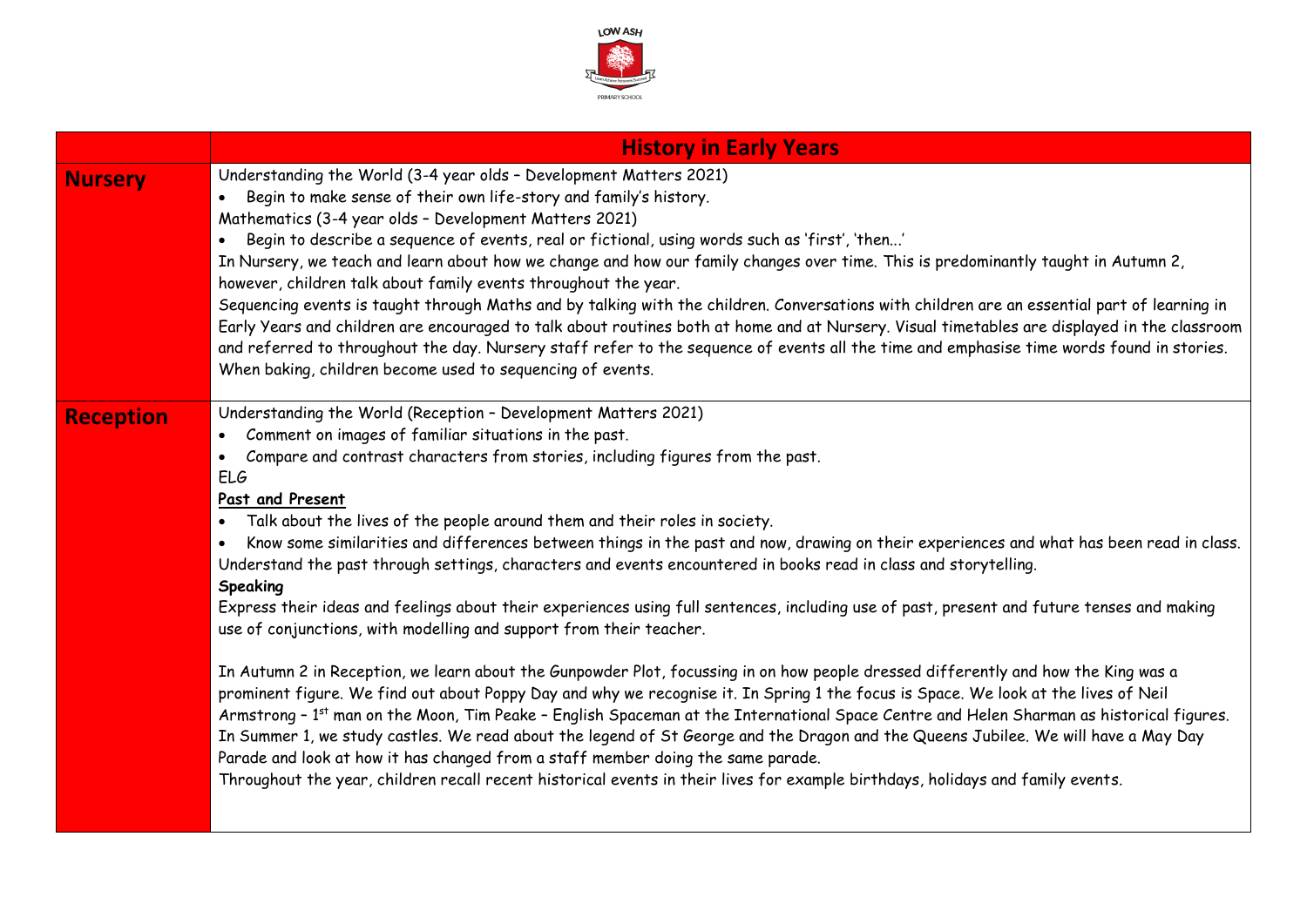

- To place **three** objects from their life in chronological order. **(Observe / Select / Sequence)**
- To correctly use phrases 'old', 'new', 'before', 'after', 'in the past' & 'a long time ago'. **(Describe)**
- To talk about an object that was special to them in the past. **(Describe)**
	- To sequence **four** events / inventions of a significant local person chronologically and use key historical language 'before' & 'after' **orally – and written example**. **(Models of Jowett Cars). (Sequence / Describe )**
- To recognise and sequence their own family tree and that of our monarchy. **(Recognise / Sequence )**
- To recall and describe the life of their grandad / grandma giving attention to what they did earlier in life and later in life. **(Recall / Describe)**
- To identify and describe how their local area was different in the past. **(Identify / Describe)**
- To observe and identify the differences between old and new objects **(toys). (Observe / Identify)**
- To recognise and identify examples of things that are different in their life from that of their grandparents when they were young or a local person from the past (Jowett Brothers) **(focusing on the local area, high street, housing and toys)** . **(Recognise / Identify)**
- To recognise, observe and identify the historical legacy of a famous Bradfordian in the local area **(local area walk for the legacy of Jowett Cars – street named after Jowett and car models & the site of the factory). (Recognise / Observe / Identify)**

• To categorise objects as 'from the present' or 'from the past'. **(Categorise)**

## • To describe what an old object may have been used for **(toy). (Describe)**

- To ask and answer appropriate questions about old and new objects. **(Observe / Recognise / Recall)**
- To sequence **objects & pictures** in chronological order. **(Categorise)**
- To observe and discuss **orally** primary source photos of their local area and history. **(Observe)**
- To observe and discuss **orally** primary source aerial photos of their local area and what it looks like now. **(Observe)**
- To create a simple family tree for their own family and the current royal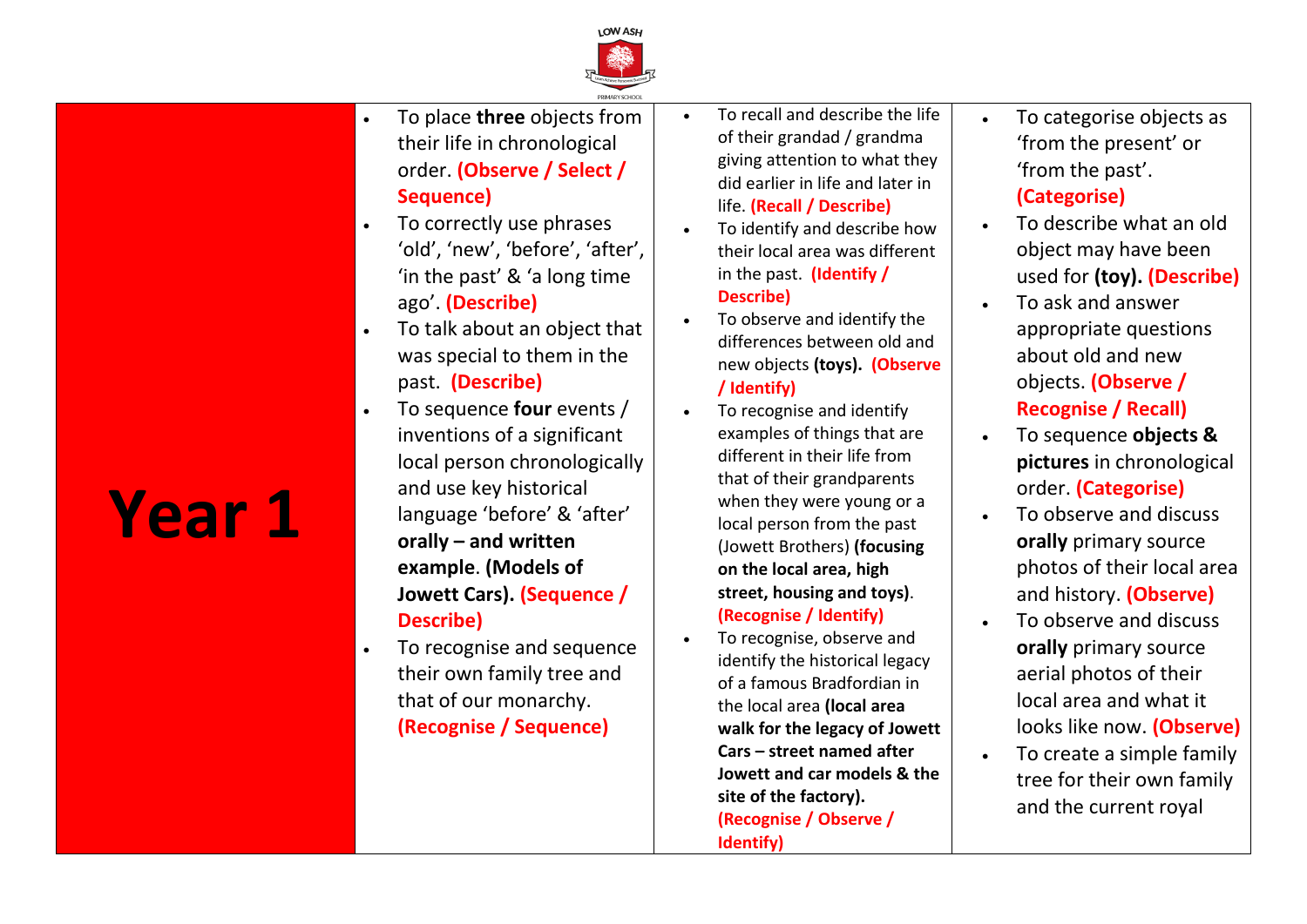

| PRIMARY SCHOOL |                                             |                   |
|----------------|---------------------------------------------|-------------------|
|                | To select and classify objects<br>$\bullet$ | family. (Select & |
|                | based on whether they                       | Categorise)       |
|                | would have been familiar to /               |                   |
|                | used by a famous                            |                   |
|                | Bradfordian in the past                     |                   |
|                | (search ancestry site for                   |                   |
|                | census information on                       |                   |
|                | William Jowett - talk about                 |                   |
|                | what his life was like linking              |                   |
|                | to Industrial Museum trip).                 |                   |
|                | (Select / Classify)                         |                   |
|                | To observe, identify,<br>$\bullet$          |                   |
|                | recognise and describe the                  |                   |
|                | differences between aerial                  |                   |
|                | photos of your local area in                |                   |
|                | the past and present (Low                   |                   |
|                | Ash at the time of Jowett                   |                   |
|                | Cars and Low Ash in the                     |                   |
|                | present). (Observe / Identify               |                   |
|                | / Recognise / Describe)                     |                   |
|                | To recognise and describe<br>$\bullet$      |                   |
|                | the role of the monarchy and                |                   |
|                | our current Queen.                          |                   |
|                | (Recognise / Describe)                      |                   |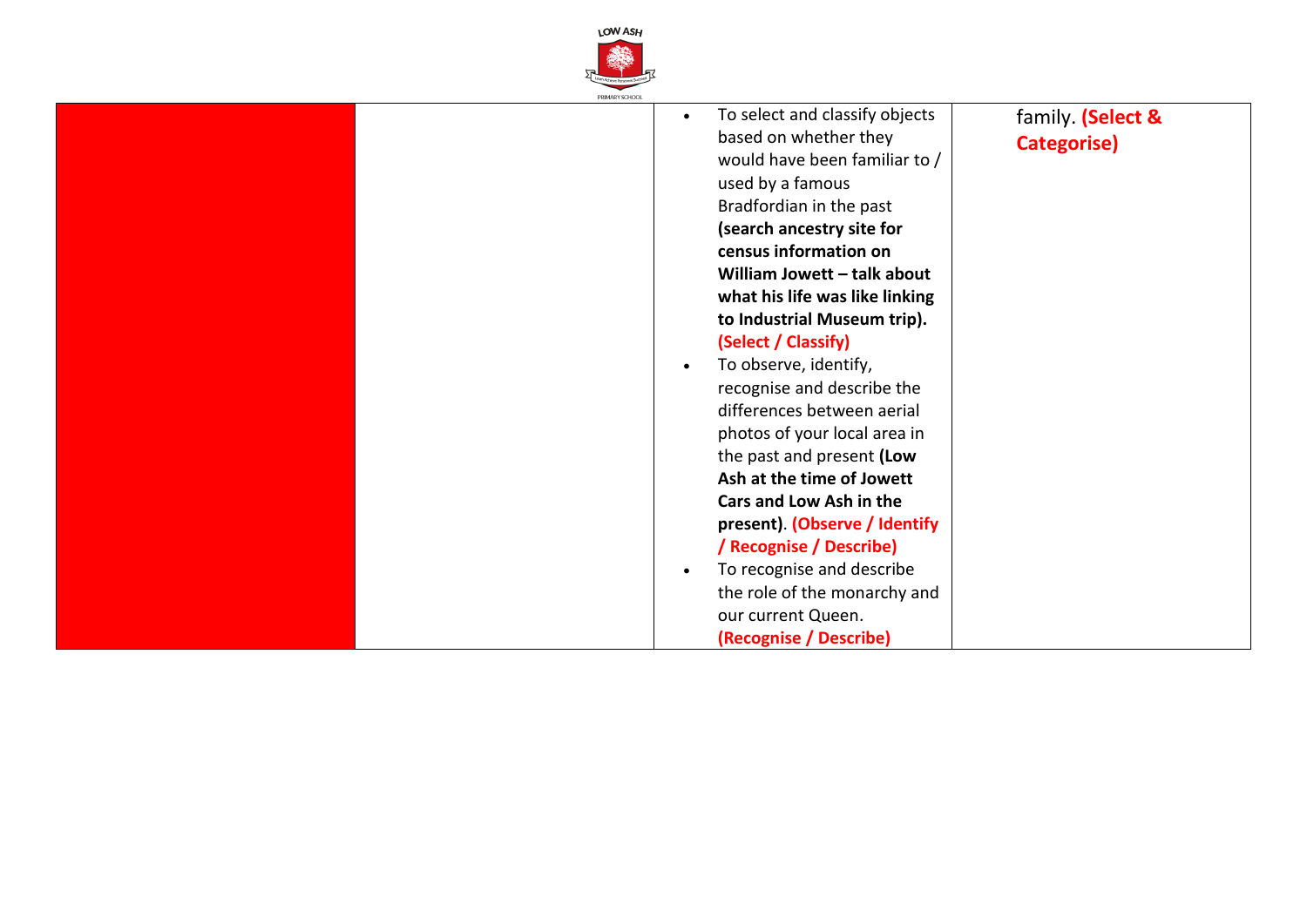

- **Year 2**
- To use phrases and words like: 'before', 'after', 'past', 'present', 'then' and 'now'; in their historical learning and to compare historical events **(using their class timeline for support). (Describe)**
- To use the words past and present correctly.

## **(Describe)**

- To sequence **five** events about their own life and describe why each event is significant. **(Sequence / Categorise/Describe)**
- To sequence a set of events in chronological order **(for example key events leading to the gunpowder plot). (Identify / Recognise / Sequence)**
- To recall and sequence key events from the life of a famous Briton in chronological order.
- To recognise and recall some interesting facts from an historical event. **(Great Fire of London, the Gunpowder plot & the lives of Florence Nightingale and Mary Seacole). (Recognise) (Recall)**
- To recognise, identify and describe factors **(causation)** that contributed to an important historical event **(I.e. why the Great Fire of London spread so quickly, reasons for the gunpowder plot & the roles of Mary Seacole and Florence Nightingale). (Recognise, Identify & Describe)**
- To recognise the legacy of a historic event or important historical figure **(I.e. destroying the plague & rebuilding of London, the lasting legacy of Florence Nightingale & Mary Seacole). (Recognise/Describe)**
- To recount the life of someone famous from Britain who lived in the past giving attention to what they did earlier and what they did later. **(Florence Nightingale or Mary Seacole) (Recognise / Describe)**

• To observe pictures of a famous Briton, read about their life and then identify why they were important. **(Samuel Pepys / Florence Nightingale / Guido Fawkes)** 

## **(Observe/Identify)**

- To describe what they see in pictures of an historical event. **(Great Fire of London / Scutari hospital before Florence or after Florence) (Observe, Select & Describe)**
- To answer questions by using a specific written / numerical source **(such as an information book or a log of passengers and crew from the Titanic). (Recognise / Select)**
- To handle and observe a range of historical objects and describe what they would have been used for. **(Observe / Describe)**.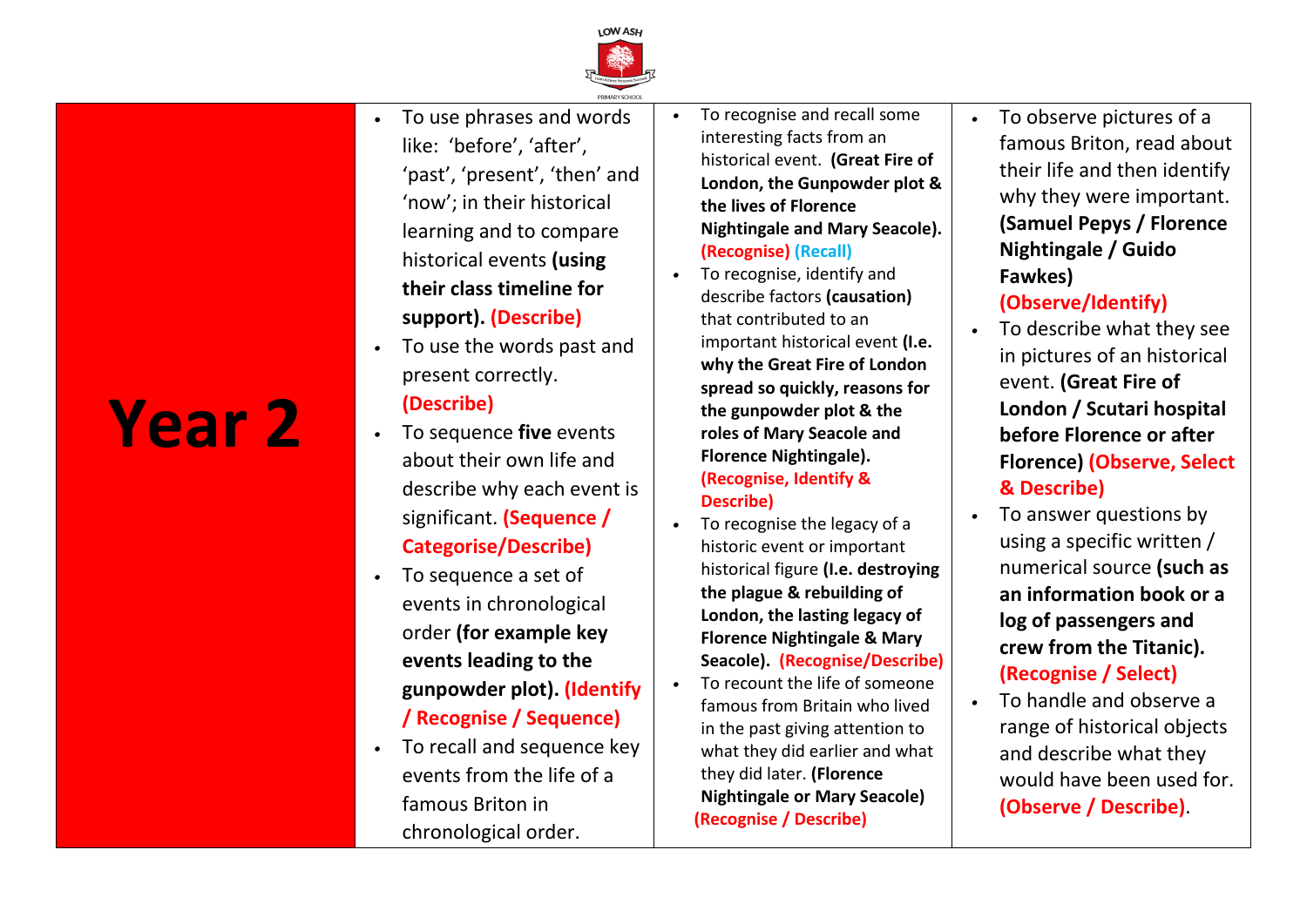

**(Florence Nightingale & Mary Seacole). (Identify / Recognise / Sequence)**

- To show the impact a famous Briton had on a place or area of society by comparing and contrasting what it was like before and after. **(I.e. Scutari hospital before and after Florence Nightingale began her role). (Compare and Contrast)**
- To select, categorise and classify the similarities and differences between two important people in history. **(Florence Nightingale / Mary Seacole) (Select, Categorise and Classify)**
- To describe the role of the monarchy during a different period of British history. **(The Reign of James I) (Describe)**
- To compare and contrast the role of the monarchy now to a period in history.

### **(Compare and Contrast)**

• To compare and contrast the lives of different people living in Britain during an important historical period / event. **(The lives of Catholics and Protestants during the reign of King James I) (Compare and Contrast)**

- To research the life of a famous Briton from the past using different resources and answering questions. **(Select & Identify) (Florence Nightingale/ Guido Fawkes / King James I)**
- To use 'dialogic teaching' to verbally explain & describe historical events and important historical people. **(Explain & Describe)**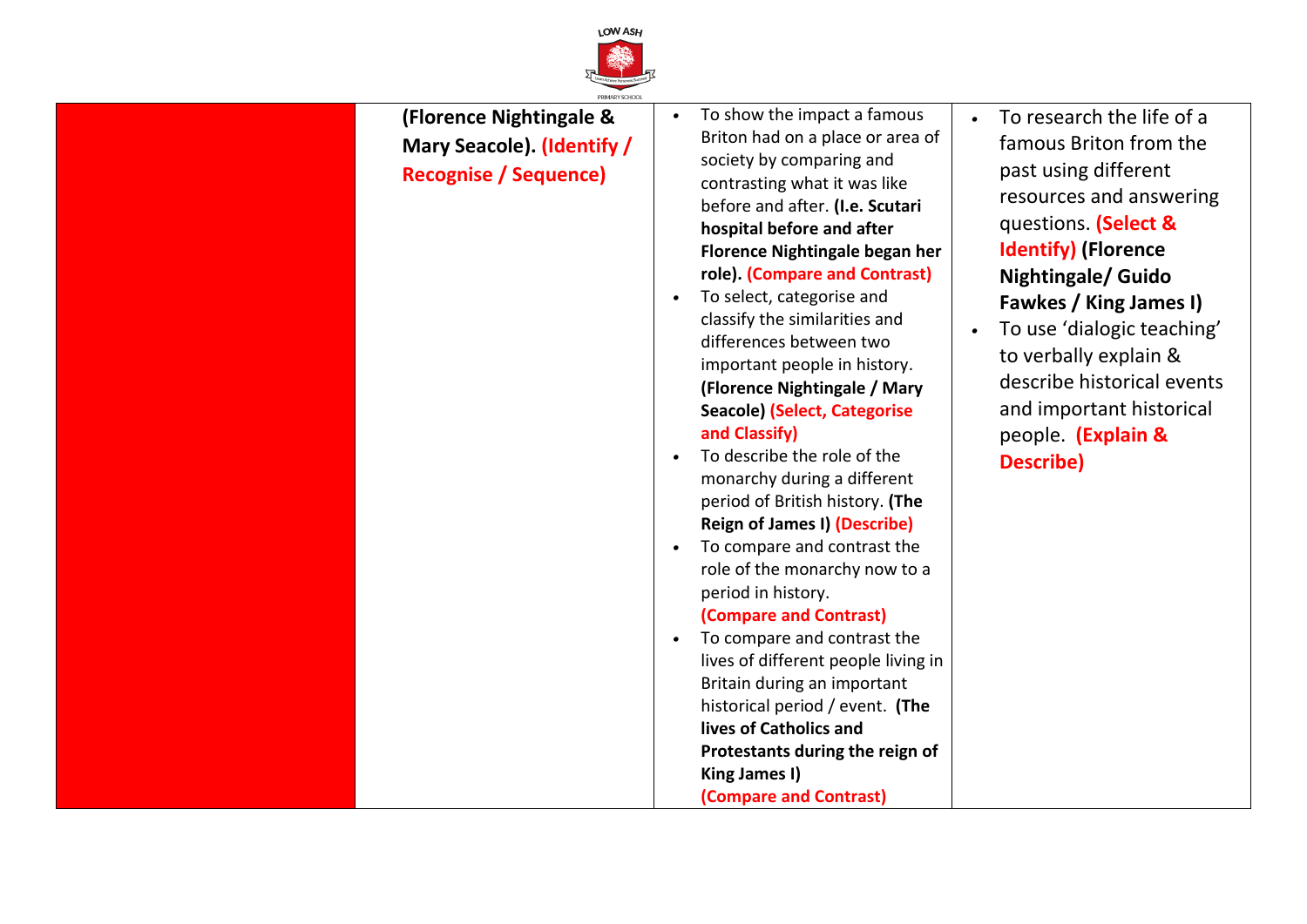

To use the phrase 'ancient history' when talking about the Stone Age to Iron Age period. **(Explain, Demonstrate**

## **Understanding)**

- To sequence events and historical periods using the words: BC and AD and showing an understanding of why we went from the year 1BC to 1AD. **(Use class timelines for support & other historical events covered in Year 2). (Sequence)**
- To use a timeline within a specific time in history **(Stone Age to Iron Age)** to set out the order things may have happened and describe any changes that happened. **(Statements about**

**housing/weapons/food and how they changed over the** 

• To summarise how we know about people and life from the past. **(Cave paintings, archaeologists, building remains – Skara Brae, stories, landmarks – Stonehenge etc.) (Visit from an archaeologist) (Summarise)** • To understand and explain how areas of life and society changed within the Stone Age period, from the early Palaeolithic period to the later Neolithic period. **(Focusing on food, farming/hunting, housing/settlements, weaponry/conflict). (Explain, Summarise & Demonstrate Understanding)** • To summarise and explain how areas of life and society changed due to the discovery of bronze, through to the Iron Age period. **(Focusing on food, farming/hunting, housing/settlements,** 

**weaponry/conflict). (Explain, Summarise & Demonstrate Understanding)**

• To demonstrate an understanding of and explain how a society began to develop during the Bronze and Iron Ages focusing on who held most

- To recognise and explain the part that archaeologists have played in helping us to understand more about what happened in the past. **(Recognise) (Explain)**
- To use various sources **(pictures, videos, texts & artefacts, photos)** to speculate and piece together information about a period in history **(Skara Brae, Stonehenge or a local site) (Speculate, Demonstrate Understanding)**
- To use various sources/resources **(pictures, videos, texts & artefacts, photos)** to speculate and explain what period or area a source/resource is from/about and why or what you can learn from the source. **(Stone Age settlements) (Speculate, Explain)**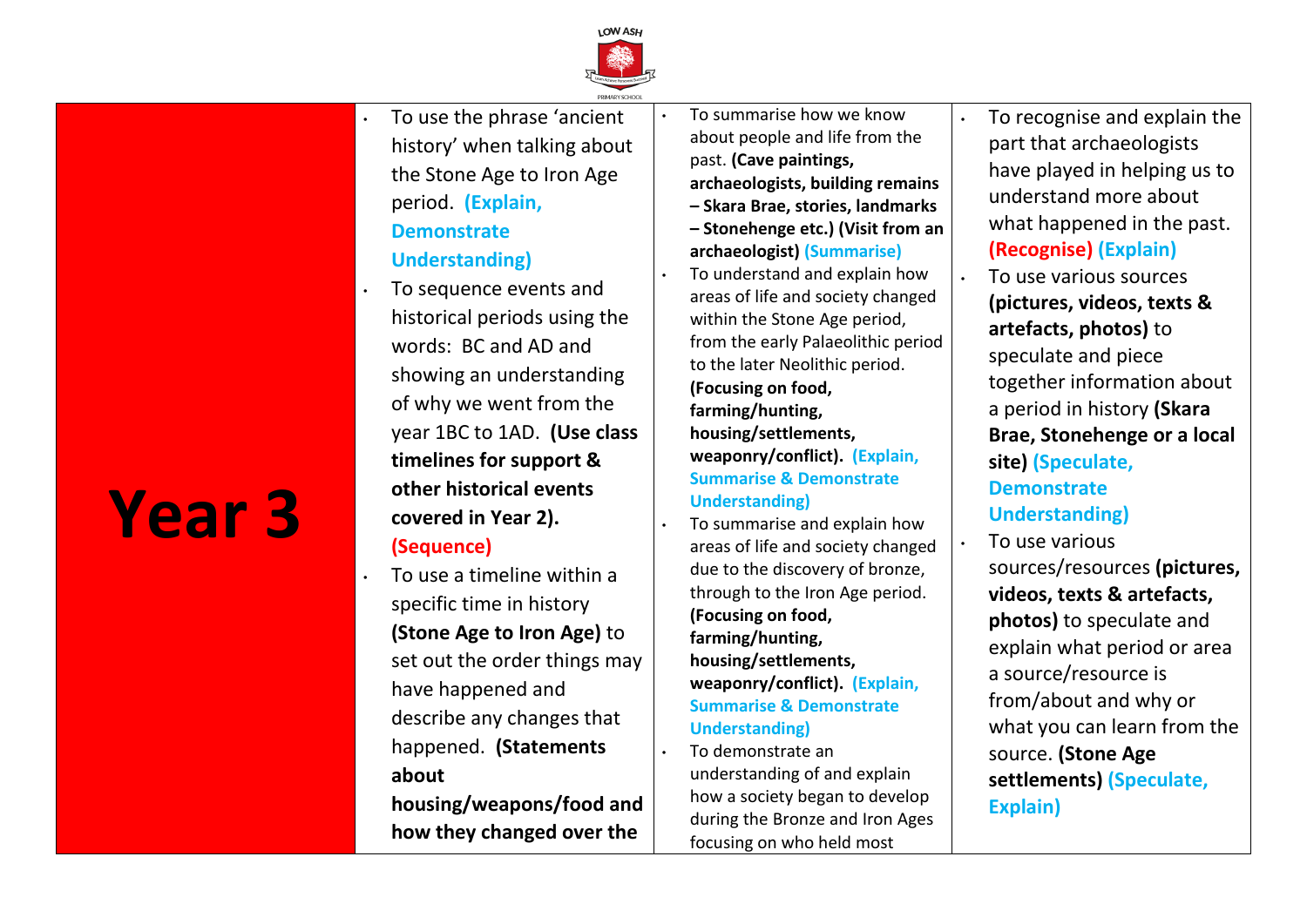

## **period of the Stone Age to Iron Age)**. **(Sequence & Describe) (Demonstrate Understanding)**

To begin to use dates when describing events from the past. **(Describe)**

power and why. **(the start of trade, leading to wealth for some and thus higher status, the roles of chiefs). (Explain, Demonstrate Understanding)**

• To demonstrate an understanding of and explain the importance of key geographical features for the growth and survival of early civilisations. **(I.e. the Nile for the Egyptians). (Explain / Demonstrate Understanding)**

- To explain and summarise how ancient civilisations remembered the richest and most powerful in society and what they did in their honour. **(Mummification, tombs of wealth & the building of the pyramids). (Explain / Summarise)**
- To reason and speculate as to the truth behind an unsolved historical mystery / debate. **(Who really built the pyramids?) (Reason & Speculate)**
- To explain and demonstrate an understanding of the structure of society in an early civilisation. **(Structure of Egyptian society, open or closed society?) (Explain & Demonstrate Understanding)**

• To use 'dialogic teaching to verbally **explain, summarise, speculate, demonstrate understanding & synthesise** history.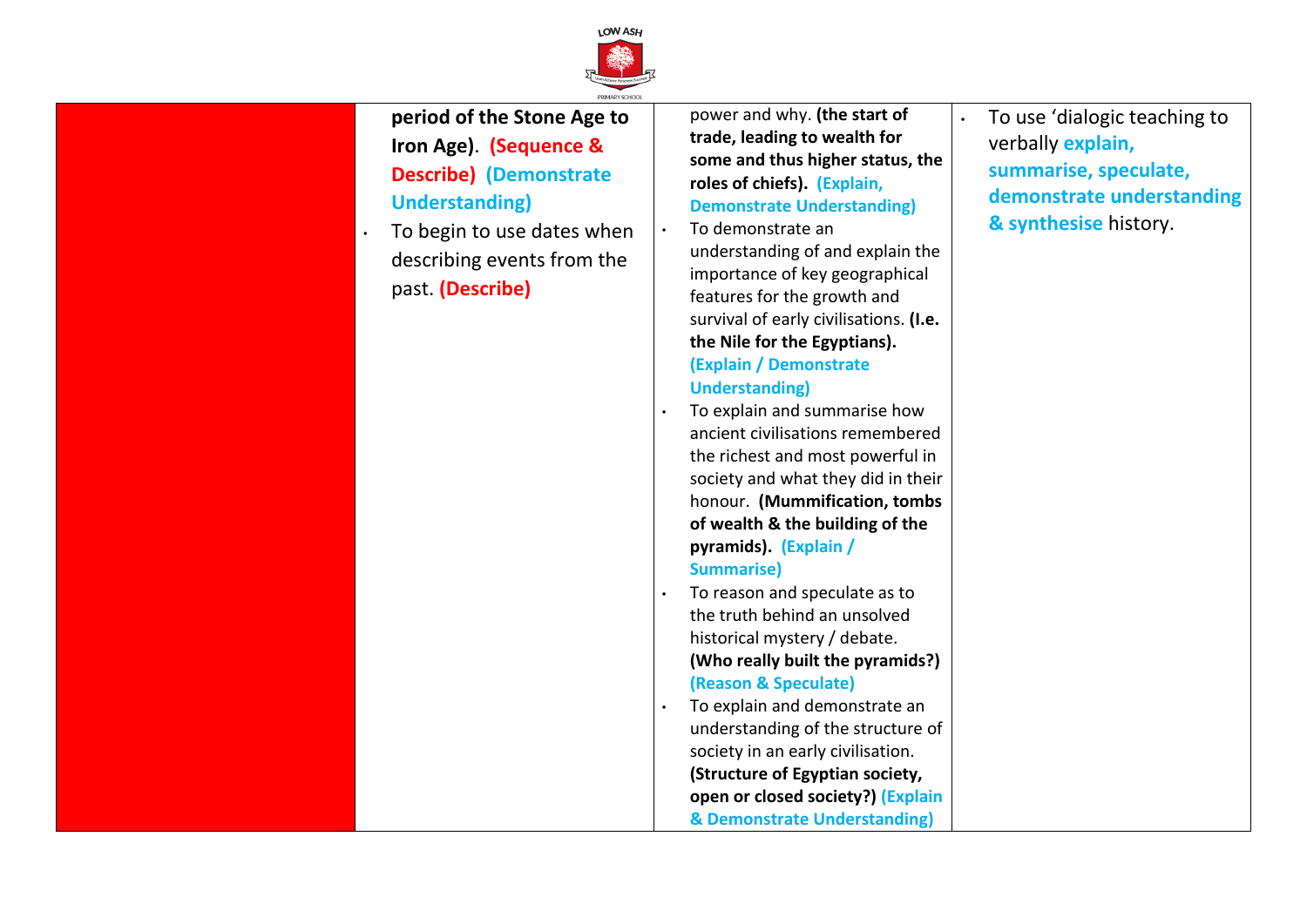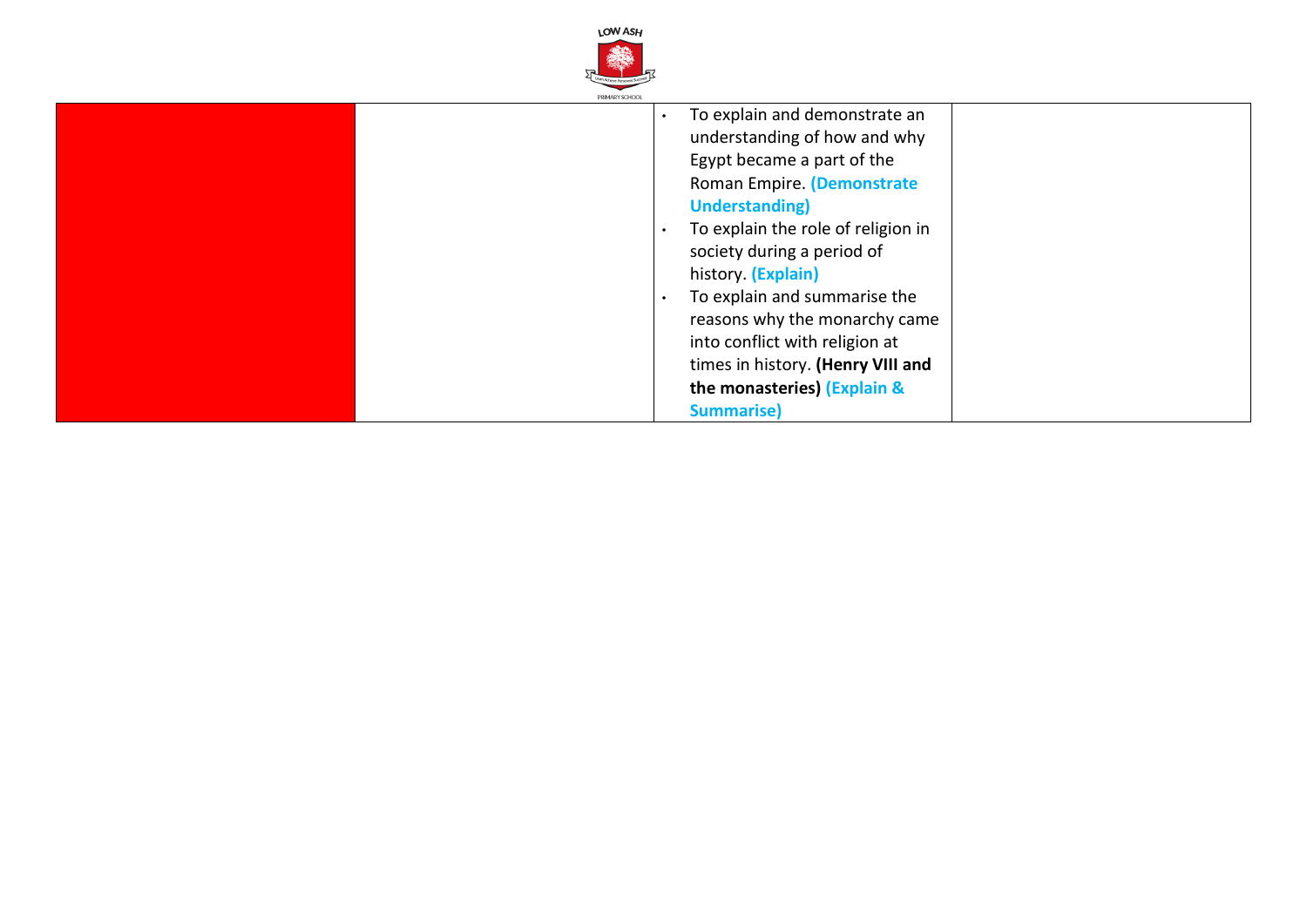

- To reference and recall historical events and periods they have previously learnt about using accurate historical language: BC, AD, centuries and decades. **(Recall)**
- To recall events from the past & start to refer to the dates / centuries they happened. **(Recall)**
- To use their mathematical skills to round historical events to the nearest 10 years **(decade)** & 100 years **(century).**

# **(Demonstrate**

## **understanding)**

• To use a timeline to demonstrate an understanding of what important events happened during the reign of foreign invaders in Britain **(Demonstrate understanding)**

- To reason/speculate the main motives as to why foreign invaders chose to invade Britain and why Britain would have been valuable to their interests. **(The motives of Emperor Claudius for invading and occupying Britain in AD 43 looking at different evidence). (What was Britain like after the Romans abandoned it? Why did the Anglo-Saxons come to Britain?) (Reason and Speculate / Demonstrate Understanding)**
- Draw / make a model of the key building and the layout of a typical Roman town in Britain and explain why they built their towns as they did and why certain buildings were where they were. **(I.e: outside the wall and inside / what was at the centre of the town) (Explain / Demonstrate Understanding)**
- To summarise and explain the legacy left by foreign invaders and why history remembers them as it does. **(The 'Romanisation' of Britain and the legacy of the Romans in**
- To use maps to identify the modern day countries of Europe and North Africa which formed part of the Roman Empire prior to invasion of Britain by Emperor Claudius. **(Demonstrate understanding)**
- To use a range of resources **(letters, pictures, videos, texts & artefacts, photos)** to reason & speculate about historical events. **(I.e. what does the letter between the Roman sisters tell us? Why did the Anglo-Saxons come to Britain?) (Reason and Speculate)**
- To give more than one reason for an historical argument. **(Why did the Anglo-Saxons come to Britain? Their land flooded / invited to help defend Britain after Romans left) (Synthesise / Demonstrate understanding)**
- To reason and speculate as to what we can learn about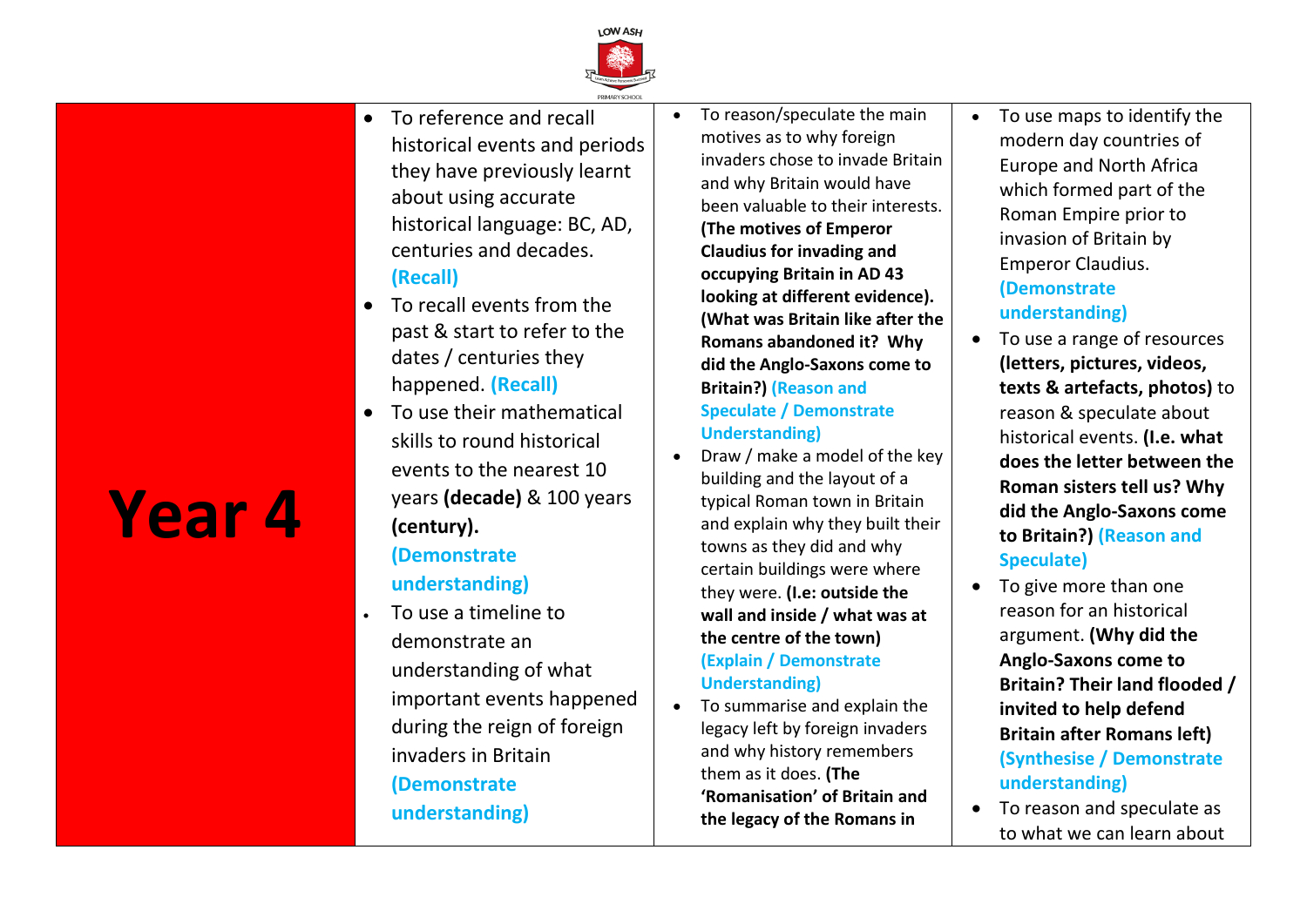

## **Britain/ The Vikings legacy as 'brutal') (Summarise / Explain)**

- To summarise and explain the reasons why foreign invaders chose to fortify parts of Britain **(Romans building Hadrian's Wall). (Summarise / Explain)**
- To summarise and synthesise the reasons and motives for rebellions against invaders. **(Boudicca's uprising against the Romans). (Summarise & Synthesise)**
- To recall and explain why Britain was vulnerable to invasion after the Romans abandoned it. **(Recall / Explain)**
- To recall and demonstrate an understanding of where the first foreign invaders settled in Britain and why. **(Where did the first Anglo-Saxons / Vikings settle and why?) (Explain / Demonstrate understanding)**
- To explain and demonstrate an understanding of how foreign invaders set up settlements and how they created their villages. **(Anglo-Saxon & Viking villages) (Explain / Demonstrate understanding)**
- To reason and speculate as to whether Britain continued to

foreign invaders in Britain using evidence from archaeological discoveries **(Sutton Hoo & the raid of Lindisfarne by the Vikings). (Reason & Speculate)**

- To independently, or as part of a group, make a presentation about a specific period of history, using computer software & multimedia skills when doing so. **(Demonstrate understanding)**
- To communicate knowledge and demonstrate understanding orally, reason & speculate historically and build upon the views of others using 'dialogic teaching'. **(Explain / Demonstrate understanding / Reason / Speculate)**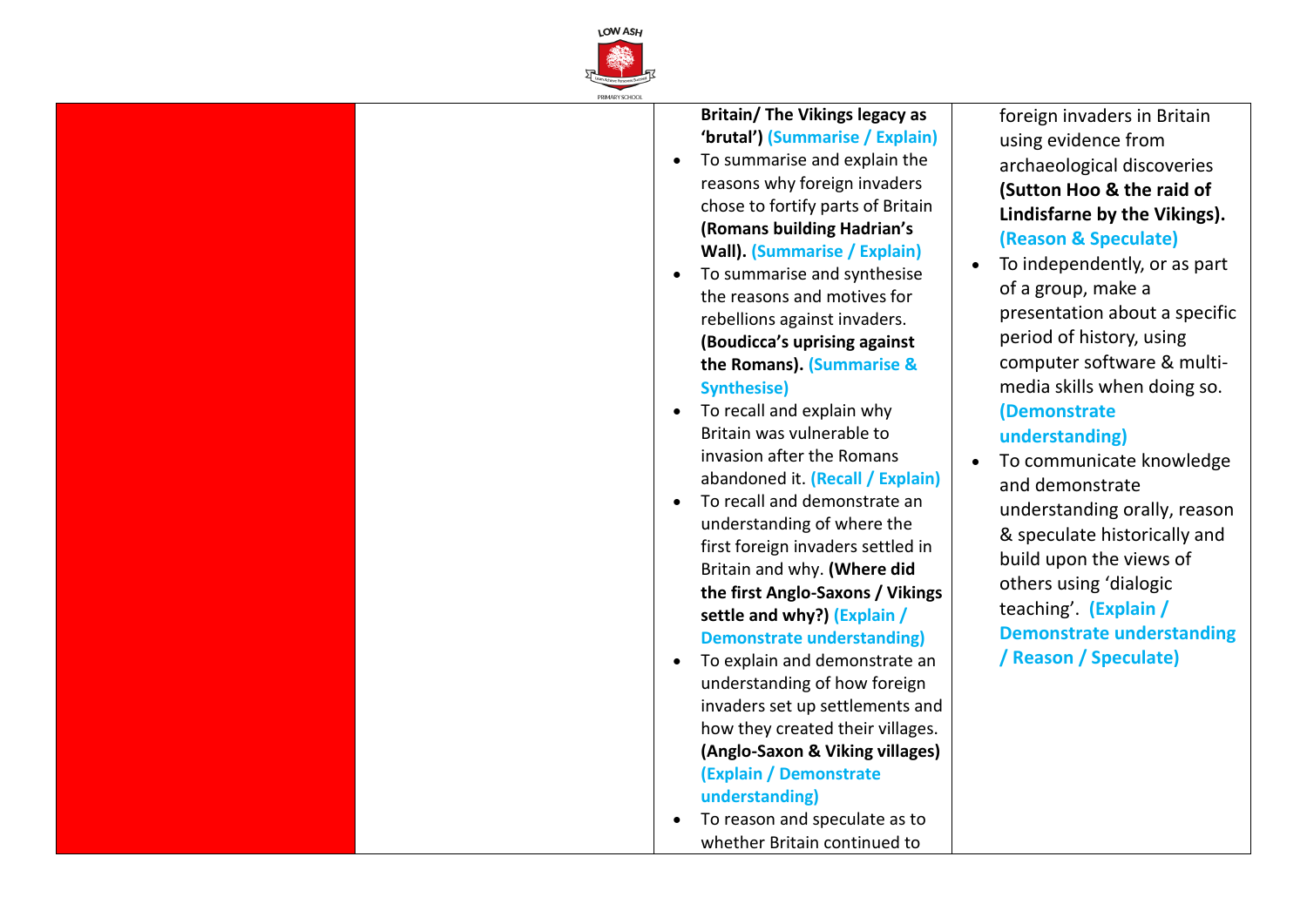

| PRIMARY SUHUUI |                                   |
|----------------|-----------------------------------|
|                | develop after the Romans left     |
|                | or regressed. (Did the Anglo-     |
|                | Saxons continue with the          |
|                | developments introduced by        |
|                | the Romans? Villages, housing,    |
|                | religion). (Reason / Speculate)   |
|                | To summarise and synthesise       |
|                | the legacy of Alfred the Great    |
|                | and why he was known as           |
|                | 'great'. (Summarise /             |
|                | <b>Synthesise)</b>                |
|                | To explain where the reign of     |
|                | foreign invaders in Britain       |
|                | ended. (The end of Viking rule    |
|                | in Britain at the Battle of       |
|                | <b>Stamford Bridge) (Explain)</b> |
|                |                                   |
|                | To explain and summarise the      |
|                | similarities and differences      |
|                | between societies of foreign      |
|                | invaders and who held the         |
|                | power. (Anglo-Saxon society,      |
|                | Viking society structure)         |
|                | (Explain & Summarise)             |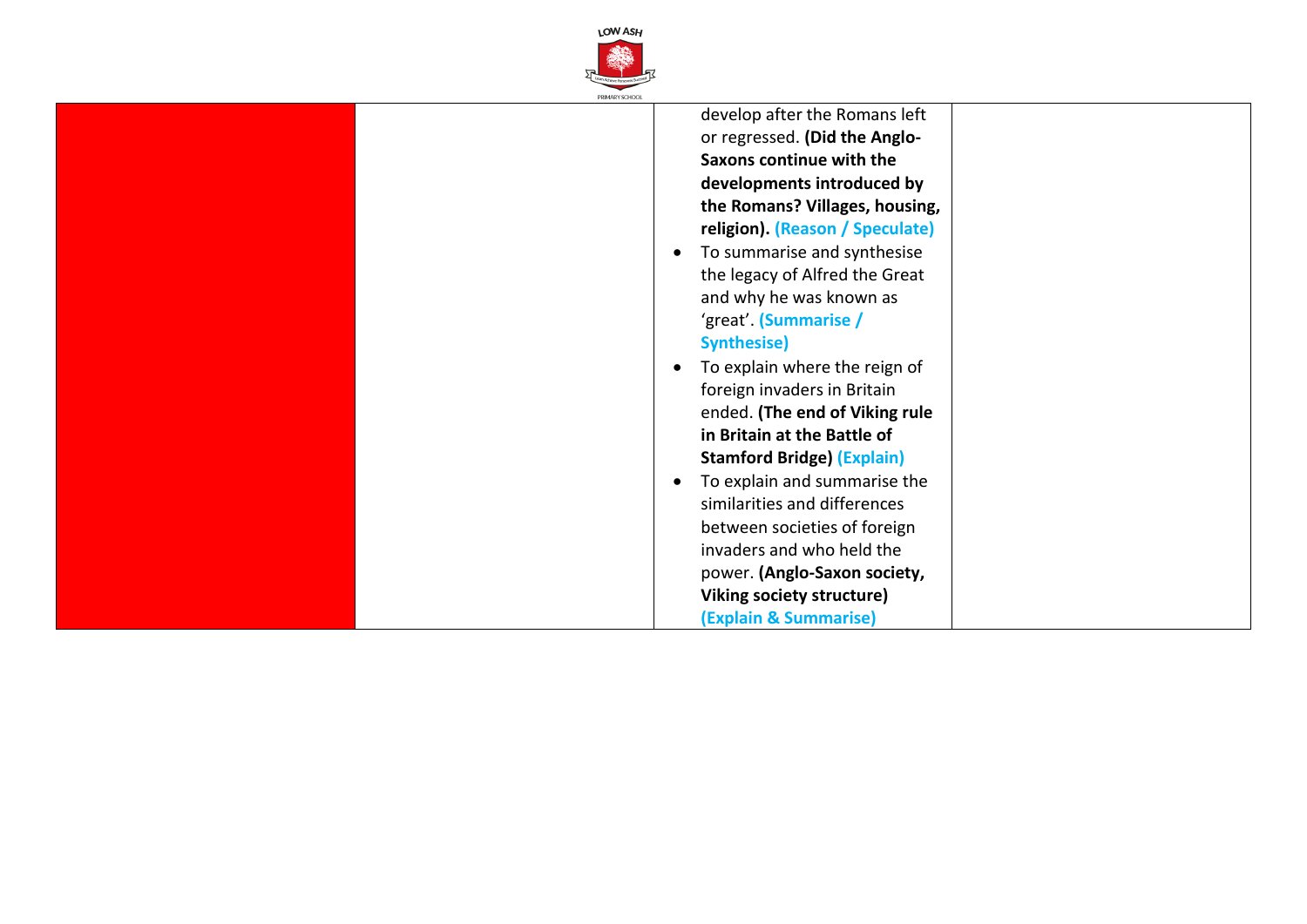

- To use their maths skills to place events of history on a timeline and calculate exact time scales of and differences between time periods. **(Demonstrate understanding)**
- To use dates and key historical vocabulary within their historical writing. **(Demonstrate understanding)**
- To draw their own timelines and evaluate which significant events (from the life of a famous Briton or from a period of history) should be included over others and why they believe them to have increased significance **(The life of Sir Titus Salt / The Victorians). (Demonstrate**

**understanding) (Evaluate)**

• To verbally evaluate their own timeline by choosing **three events** they placed on • To apply their knowledge of what life in the past was like in schools for children able to receive an education then make reasoned judgements and justify how it was different from modern schooling. **(Victorian schools) (Apply / Make Reasoned Judgements / Justify)**

- To empathise with poor children during a period of British history including the injuries, conditions they suffered and make reasoned judgements as to what life must have been like for them & why they needed to work. **(Victorian period – children working in mines, mills & as chimney sweeps) (Empathise /Make Reasoned Judgements)**
- To critique & evaluate the life/achievements of a famous Briton and reach an informed conclusion as to their legacy. **(Sir Titus Salt & why he built Saltaire). (Critique / Evaluate / Reach Informed Conclusion)** • To evaluate and critique the
	- developments in an area of transport during a period of British history **(development of motor vehicles / coal to steam locomotives / canals)** and make reasoned judgements as to the impact it had on British industry **(Transport developments during the Victorian period). (Evaluate /**
- To refer to more than one source **(letters, pictures, videos, texts & artefacts, photos)** to support a hypothesis, a reasoned judgement, critique or informed conclusion about a specific theme of history. **(I.e. What life was like for children in Victorian times / how important was Sir Samuel Lister to Saltaire). (Hypothesise / Make Reasoned Judgements / Critique / Reach Informed Conclusions)**
- To evaluate, critique, make reasoned judgements, hypothesise and reach informed conclusions orally and as part of a group **(including class debates) (Hypothesise / Make Reasoned Judgements / Critique / Reach Informed Conclusions)**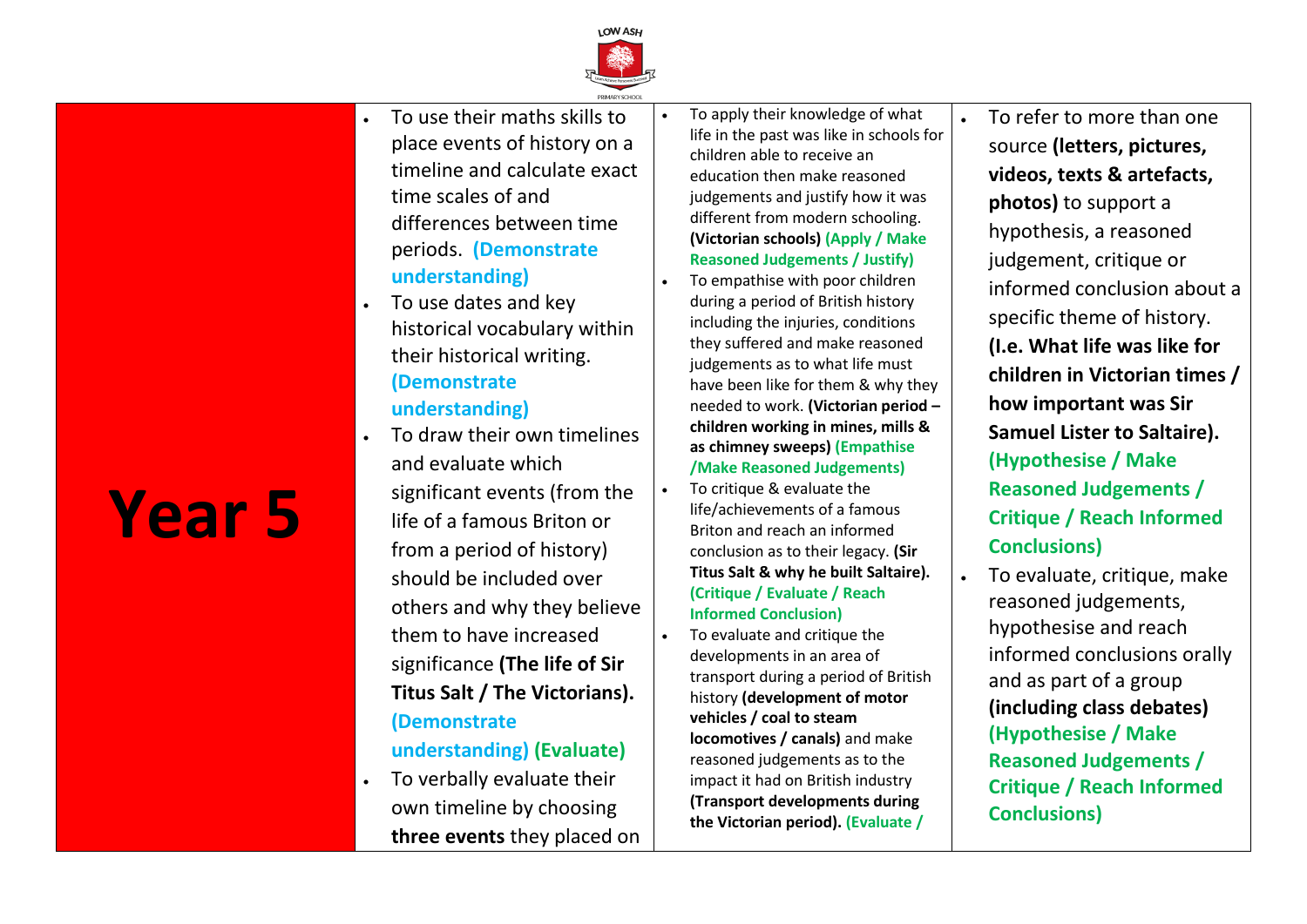

it and justify why they are more significant in the life of a famous Briton or in a period of history **(The life of Sir Titus Salt / The Victorians). (Demonstrate understanding) (Evaluate / Justify)**

• To create their own timeline and use it as a source of evidence to support an historical justification, conclusion, judgement or hypothesis.

### **Critique / Make Reasoned Judgements)**

• To evaluate and make reasoned judgements as to how life was different for the rich during a period in history in contrast to the poor. **(The Victorian period – housing, flushing toilets, servants, nannies, education, jobs). (Evaluate / Make Reasoned Judgements)**

- To apply their knowledge of an important historical event **(the industrial revolution)** to make reasoned judgements as to how it changed Britain, including its impact on population growth, density and urban development. **(Apply / Make Reasoned Judgements)**
- To make reasoned judgements about what life was like living and working in the local area in the past **(Sir Titus Salt's Saltaire – positives and negatives living there for factory workers). (Make Reasoned Judgements)**
- To apply their knowledge of a local landmark, building or area to justify why it is deemed to be so valuable and important to our national history and the history of the wider world. **(Why does Saltaire deserve to be a World Heritage Site?) (Apply / Justify)**
- To evaluate the importance of the wool textile trade in the local area (including its downfall) and justify
- To independently, or as part of a group, make a presentation using multimedia skills to support your historical judgements, evaluations and conclusions **(Make Reasoned Judgements / Evaluate / Reach Informed Conclusions)**
- To pose their own historical question, then research and answer it using a range of sources.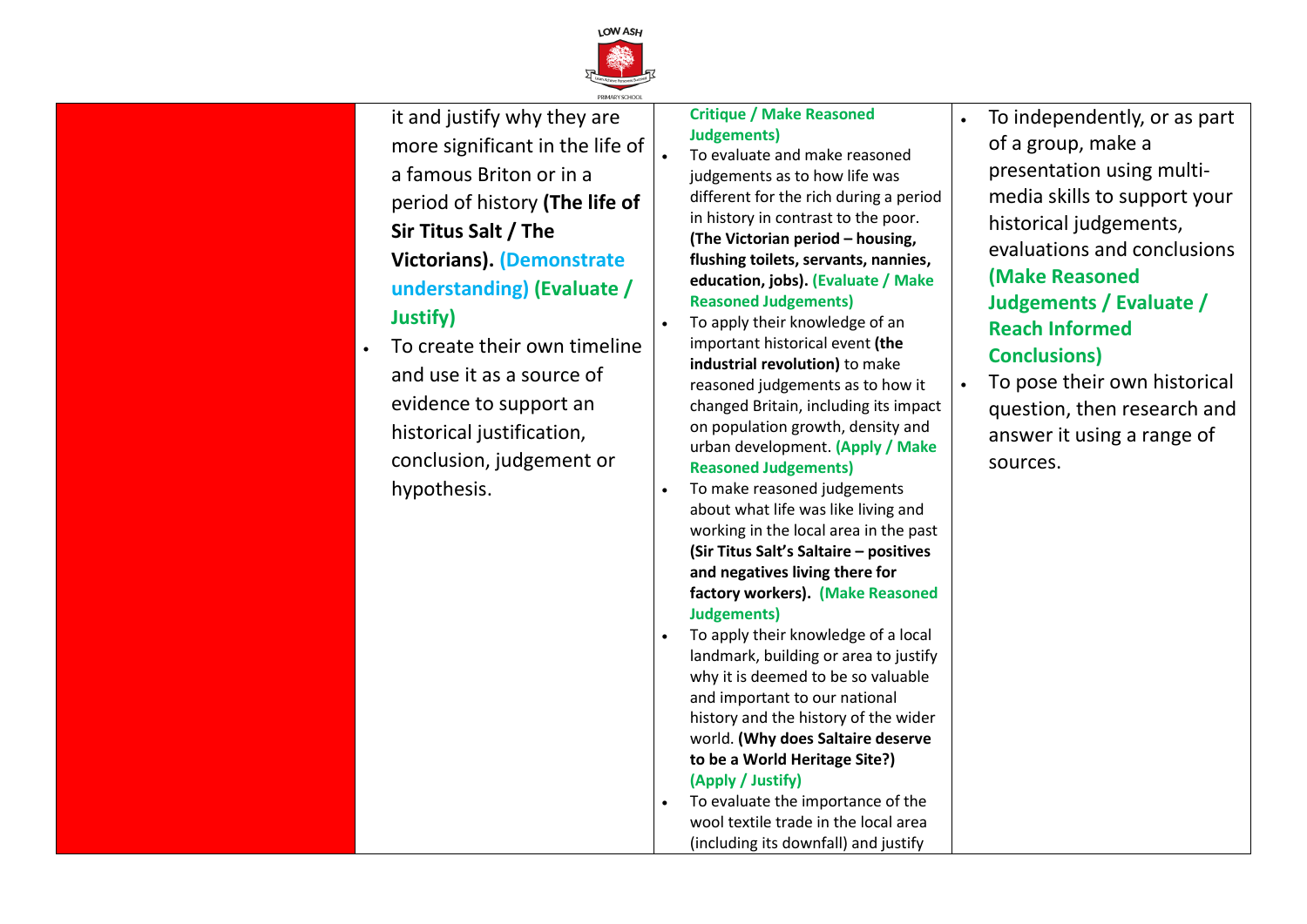

|  | why it was seen as the 'centre of                |
|--|--------------------------------------------------|
|  | global wool trade'. (Evaluate /                  |
|  | Justify)                                         |
|  | To evaluate the lives of two famous              |
|  | Britons from the same period of                  |
|  | British history and reach an                     |
|  | informed conclusion as to who they               |
|  | believe to be the most significant               |
|  | and why. (Compare Sir Titus Salt &               |
|  | <b>Florence Nightingale) (Evaluate /</b>         |
|  | <b>Reach Informed Conclusion)</b>                |
|  |                                                  |
|  | To make reasoned judgements and<br>$\bullet$     |
|  | come to an informed conclusion as                |
|  | to the impact of the British Empire              |
|  | on a poorer, non-European                        |
|  | territory. (The Benin Empire) (Make              |
|  | <b>Reasoned Judgements / Reach</b>               |
|  | <b>Informed Conclusion)</b>                      |
|  | To evaluate the similarities and<br>$\bullet$    |
|  | differences between the society                  |
|  | structure of our country in a period             |
|  | of history with that of a non-                   |
|  | European empire. (Benin Empire)                  |
|  | (Evaluate)                                       |
|  | To evaluate the similarities and<br>$\bullet$    |
|  | differences between the monarchy                 |
|  | of our country in a period of history            |
|  | with that of a non-European                      |
|  | empire. (Benin Empire) (Evaluate)                |
|  | To make a hypothesis as to the main<br>$\bullet$ |
|  | reason for the fall of an ancient                |
|  | empire. (Benin Empire - civil war or             |
|  | <b>British Empire impact?)</b>                   |
|  | (Hypothesise)                                    |
|  |                                                  |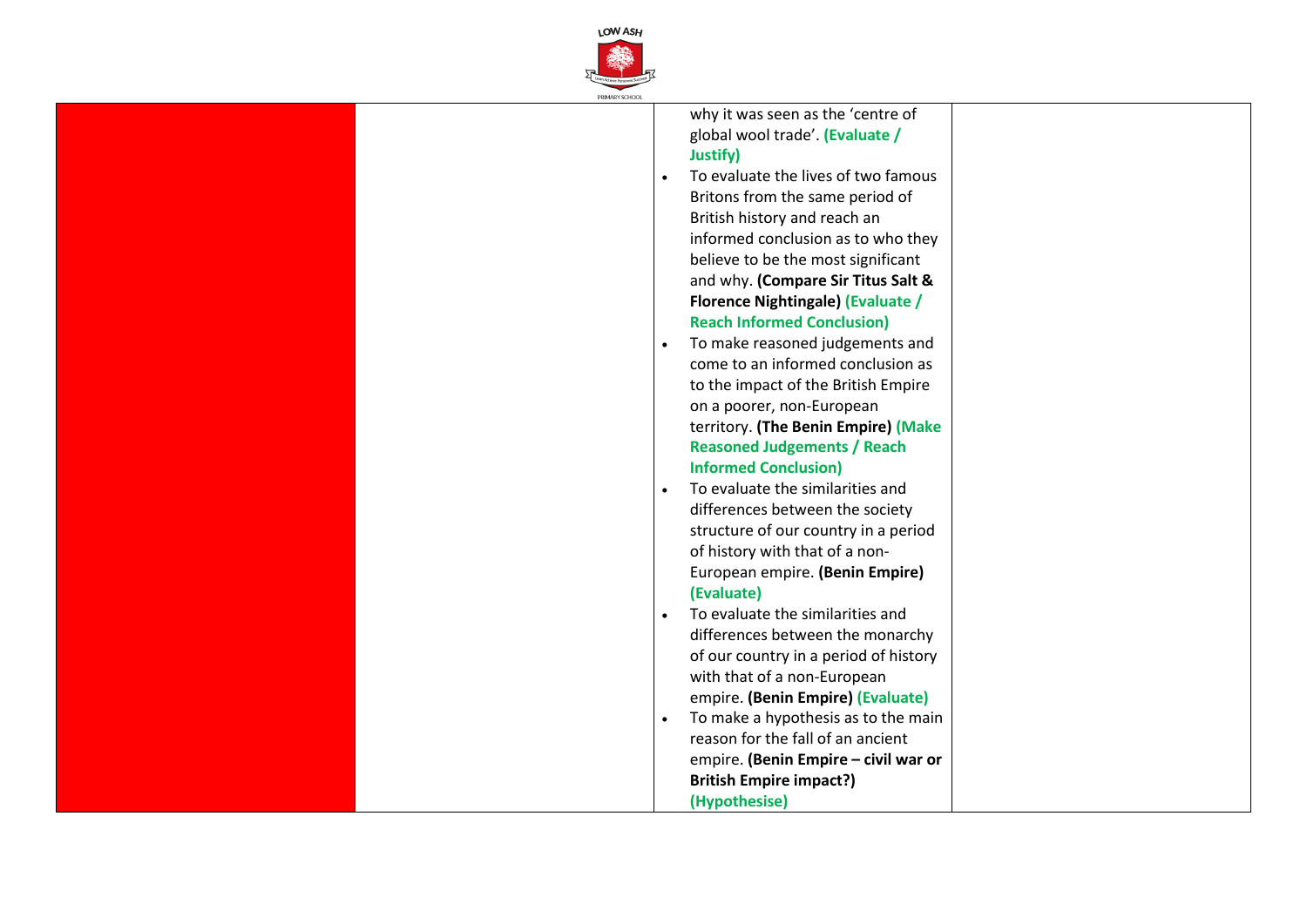

- **Year 6**
- To use their maths skills to place events of history **(World War 2)** on an accurate timeline and calculate exact time scales and differences between periods/event in history previously taught in school. **(Demonstrate understanding)**
- To use dates and key historical vocabulary within their historical writing. **(Demonstrate understanding)**
- To use a timeline as a source of evidence to support their evaluations, conclusions, judgements and hypothesis. **(Demonstrate understanding)**
- To create their own timelines focusing on an historical period/event and use that as a source of evidence to support their
- To evaluate and make reasoned judgements as to the risk of invasion faced during wartime and how serious that risk was **(why Britain faced the risk of an invasion in June 1940). (Evaluate / Make Reasoned Judgements)**
- To critique and hypothesise as to where a conflict truly began **(Causes of WW2 – including World War 1 and the Treaty of Versailles). (Critique / Hypothesise)**
	- To evaluate and make reasoned judgements as to the locations/facilities of likely targets for attack during war time. **(World War 2 – German bombing targets during the war, including the Battle of Britain and Blitz). (Evaluate / Make Reasoned Judgements)**
- To evaluate, justify and hypothesise as to the relative importance of the factors which contributed to an important wartime victory. **(Factors contributing to winning the Battle of Britain in 1940). (Evaluate / Hypothesise & Justify)**
- To evaluate, make reasoned judgements and finally reach an **informed** conclusion as to the significance of an important wartime battle. **(Why is D-Day arguably remembered as the most significant battle of World War 2). (Evaluate / Make Reasoned**
- To begin to evaluate and critique a source as a piece of propaganda **(Use of propaganda in WW2) (Evaluate / Critique)**
- To refer to more than one source **(letters, pictures, videos, texts, artefacts, photos & maps)** to support a hypothesis, a reasoned judgement, critique or informed conclusion about a specific theme of history. **(Hypothesise / Make Reasoned Judgements / Critique / Reach Informed Conclusions)**
- To evaluate, critique, make reasoned judgements, hypothesise and reach informed conclusions orally and as part of a group **(including class debates) (Hypothesise / Make Reasoned Judgements / Critique / Reach Informed Conclusions)**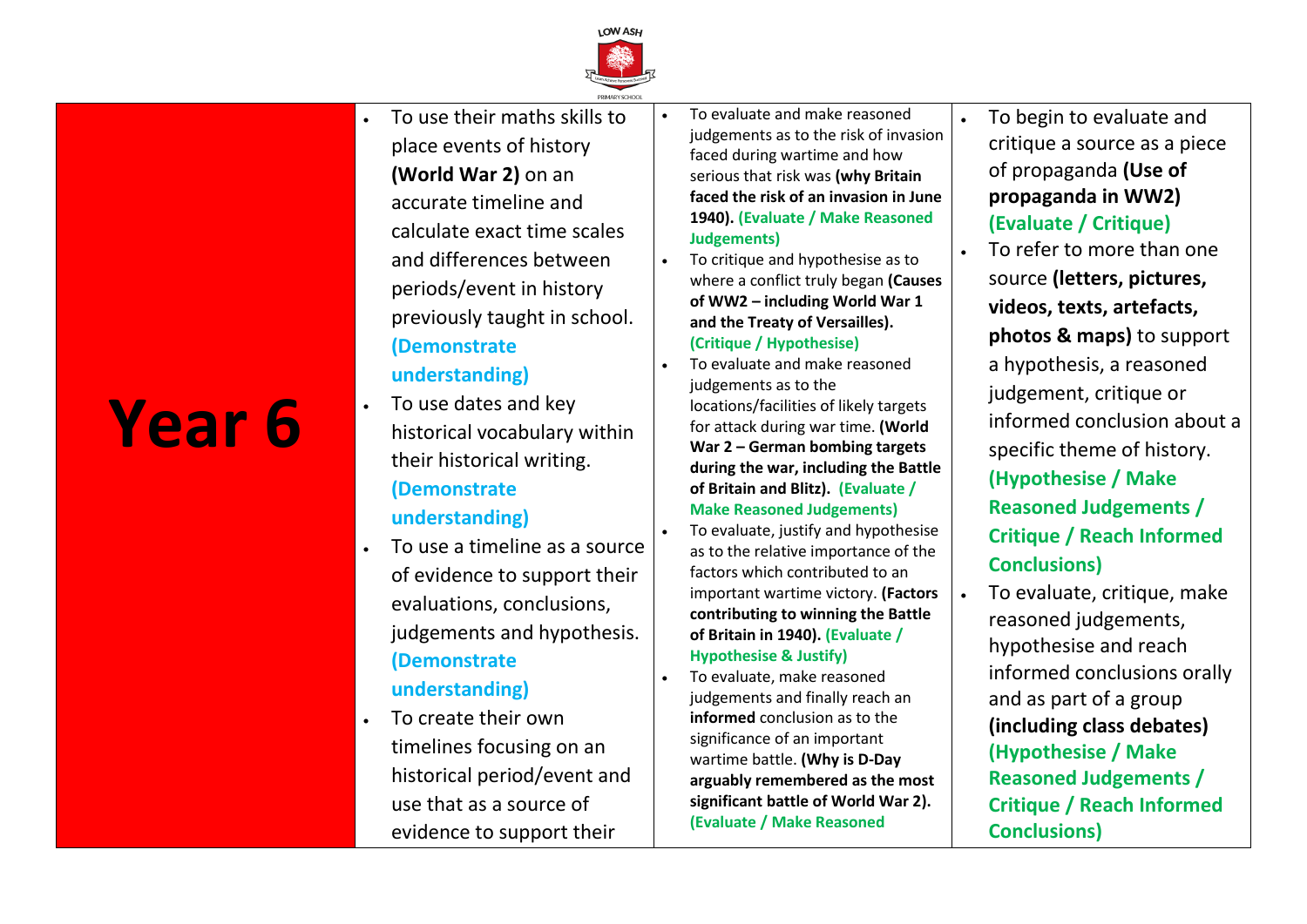

evaluations, conclusions, judgements and hypothesis. **(Creating their own timelines and using them as an historical source).**

### **Judgements & Reach Informed Conclusion)**

• To apply their knowledge, evaluate and reach an **informed** conclusion as to the most significant turning point during a wartime conflict. **(The most significant turning point during WW2 – Battle of Britain or D-Day or role of women). (Apply / Evaluate & Reach Informed Conclusion)**

- To evaluate and critique the impact of war. **(Labour shortages and the Windrush generation) (Evaluate / Critique)**
- To evaluate and make reasoned judgements as to the importance of the creation of 'Demokratia' and whether or not it was similar or different to the democracy we know today. **(The creation of Demokratia in Athens, Ancient Greece) (Evaluate / Make Reasoned Judgements)**
- To make reasoned judgements as to the similarities and differences between two ancient cities or settlements and reach an **informed** conclusion as to which they believe was the most important to the success of the civilisation **(Athens Vs Sparta). (Make Reasoned Judgements & Reach Informed Conclusion)** • To evaluate the legacy of an ancient
- civilization and justify why the

• To independently, or as part of a group, make a presentation using multimedia skills to support your historical judgements, evaluations and conclusions **(Make Reasoned Judgements / Evaluate / Reach Informed Conclusions)**